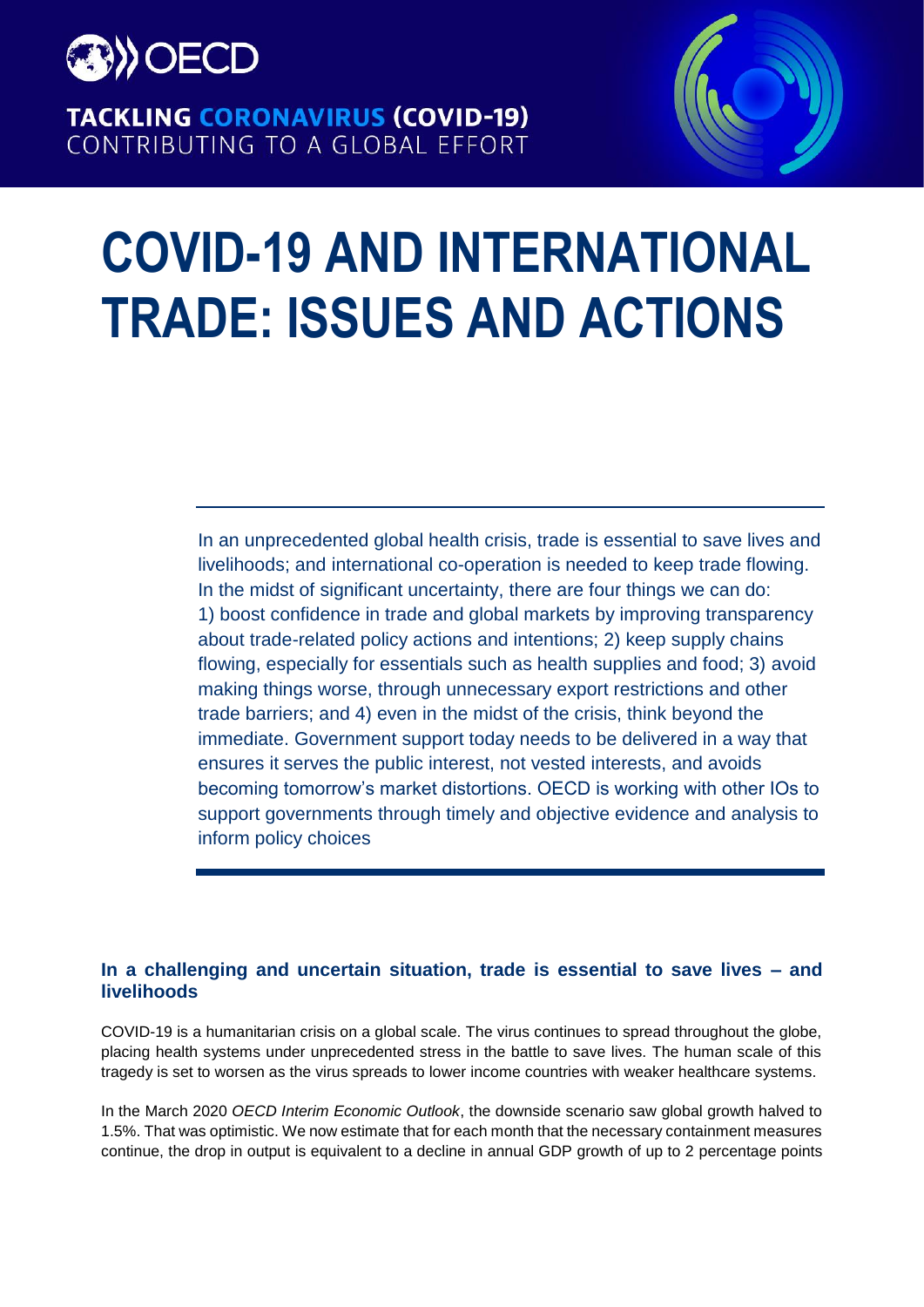# **2**

(Figure 1). Moreover, the costs to the global economy from support packages, through central banks and fiscal actions, are very significant and likely to have long-lasting and complex effects on management of sovereign and corporate debt. Yet notwithstanding these efforts, most major economies now look set to enter recession, and more serious scenarios cannot be discounted.

A further challenge is the uncertainty about COVID-19, including in terms of the scale and pace of infection; how long and widespread shutdown measures will prove necessary; the prospects for treatments to better manage symptoms, allowing health services to focus only on the most serious cases; and the risk of "second wave" infections as the virus moves around the globe. The virus is proceeding in waves, with countries succumbing – and set to recover – at different times. What is clear is that the virus and its aftermath looks likely to be with us for some time.

Against this background, there is a clear need to keep trade flowing, both to ensure the supply of essential products and to send a signal of confidence for the global economy. Trade is essential to save both lives and livelihoods.

But keeping trade flowing requires co-operation and trust – for example, that the market will supply essentials, that countries will not impose export restrictions, and that imports do not pose health risks. This is a particular challenge at a time of trade tensions, where the international trading system was already subject to an increased number of new restrictions and distortions, from tariff increases among major traders, to significant government support in key sectors. Efforts at dialogue to manage and prevent tensions through ongoing negotiations are now complicated by mobility restrictions. But in the context of the severe economic strain from COVID-19, it is more important than ever to avoid escalation of the current trade tensions.

# **Figure 1. COVID-19 is set to have a major impact on economic activity**

The potential initial impact on activity of partial or complete shutdowns on activity in OECD and non-OECD G20 economies



### Percentage of GDP at constant prices

Note: The sectoral data are on an ISIC rev. 4 basis in all countries apart from Korea and Brazil, where national data are used. Real estate services excluding imputed rent are assumed to be 40% of total real estate services in countries in which separate data are not available. Source: OECD Annual National Accounts; OECD Trade in Value-Added database; Statistics Korea; Brazilian Institute of Geography and Statistics; and OECD calculations.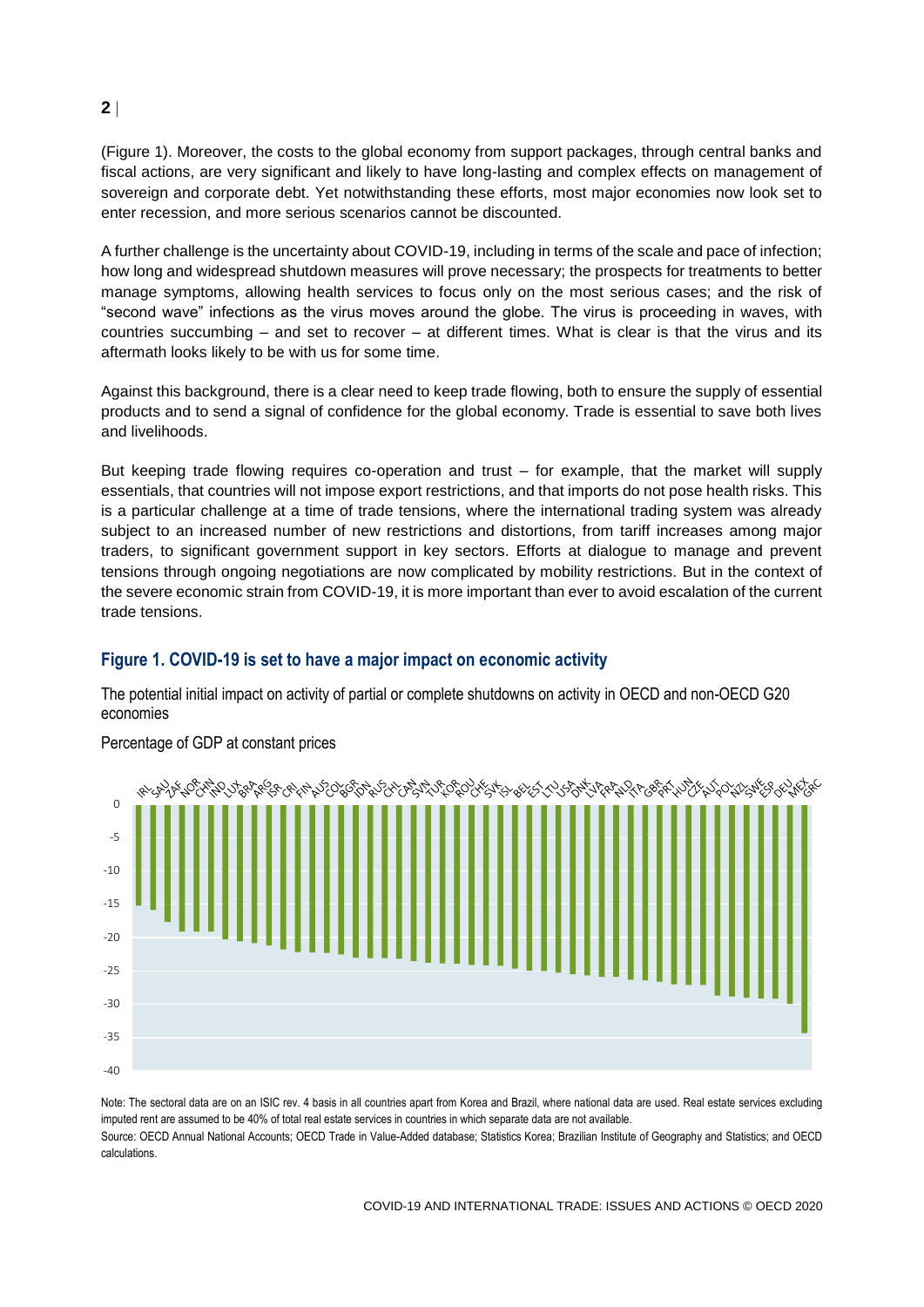# **Despite considerable uncertainty, there are four actions that can be taken now**

### *First, boost confidence in trade and global markets by improving transparency*

A strong, shared, transparent information base is critical in underpinning sound national policy responses and the international co-operation to keep trade flowing. It will be critical that countries honour their commitments to notify trade-related measures taken in response to COVID-19 to the World Trade Organisation (WTO). The OECD is sharing information on trade-related country actions on COVID-19 with WTO colleagues, and assessing the likely impact of these actions to help support policy makers dealing with the crisis.

Building on our annual *Monitoring and Evaluation of Agricultural Policies* we are tracking and assessing the impact of country measures in relation to agrifood production and trade in response to COVID-19. We are bringing this information to AMIS (Agricultural Market Information System), where we work with other international organisations and governments to ensure accurate, up-to-date information on market developments and country policies in critical commodities for the global food system.<sup>1</sup>

### *Second, keep global supply chains going, especially for essentials*

An important priority is keeping the key supply chains for essential goods for the crisis – including medical supplies, food products and ICT goods and services – open and functioning. However, we are starting to see a number of challenges to keeping these supply chains going related to the business of trade. For example

- Cancellation of passenger flights linked to travel bans has limited the availability of air cargo (Figure 2) while urgent shipping of essential goods has increased demand, resulting in increases in the price of *air cargo* (compared to October 2019 air freight costs are up by about 30% between the People's Republic of China (hereafter "China") and North America and by over 60% on some important Europe-North America routes) (Curran, 2020<sub>[1]</sub>) Delivery times have also increased. This matters for some time-sensitive medical supplies, but also for some high value food trade.
- Important *shipping ports* reported year-on-year drops in cargo between 10% and 20% in February (Baschuk, 2020[2]). Over 50 countries have changed port protocols, ranging from port closure and quarantine measures to additional documentation requirements and examination. That said, some countries have also set up "green lanes" at ports of entry and border crossings, to accelerate the processing of cargo shipments.
- At the time the virus struck, large numbers of *shipping containers* were in Chinese ports, and restrictions on their movement have led to a shortage that has seen the price of containers rise (in some cases considerably), with flow-on effects for the price of cargo, including food products.
- Lockdowns are also impacting the *availability of labour to unload ships at ports* (notably in countries where this is less automated) or raised costs due to increased protective measures for workers.
- More generally, all supply chains are being affected by the need to ensure *additional health and safety measures for all participants in the supply chain* (which affect costs and time).
- Limits on mobility of people and lockdowns are affecting *a variety of trade processes*, from physical inspections of goods for SPS, to testing and certification for TBT, to changing how anti-dumping investigations are conducted.

 $1$  Further information on AMIS is available at [www.amis-outlook.org.](http://www.amis-outlook.org/)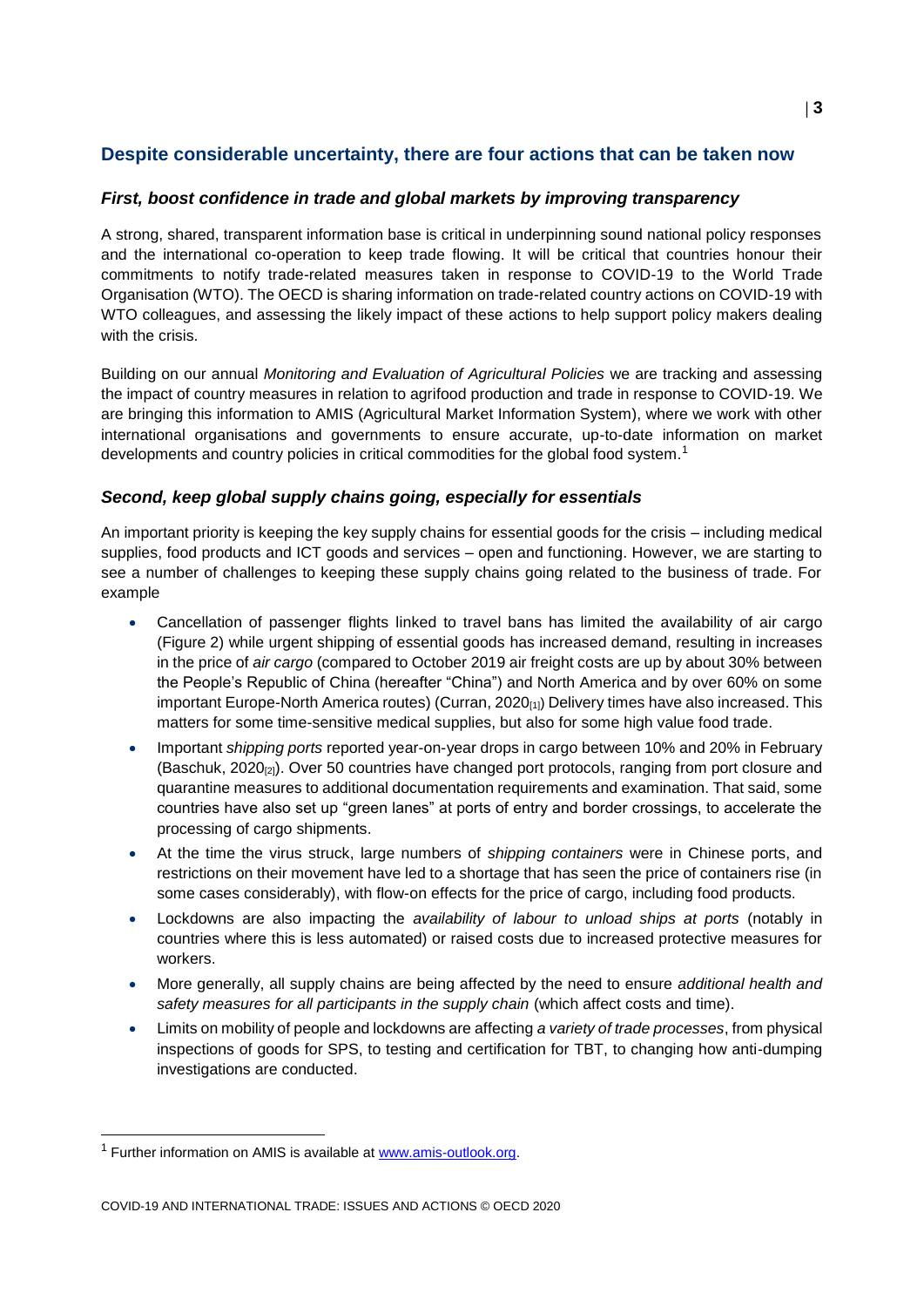All of these are adding to the time and costs of international trade on products that matter. They will require co-ordinated action amongst governments – and with the private sector – to find solutions to the logistical constraints affecting the ability to get essential products where they are needed most.

An immediate issue is facilitating *medical supplies* necessary to tackle COVID-19, many of which are produced across a number of countries and for which trade is the means of ensuring global supply. For example, at the onset of the crisis, China was the main manufacturer of *surgical masks*, accounting for about one-half of world capacity. Yet in January, this was not enough to meet demand; China stopped exporting masks and imported 56 million masks in the first week of January; masks were also donated to China by some countries. In the midst of the crisis, Chinese demand was estimated at 240 million masks per day (more than ten times its manufacturing capacity). China increased production from around 20 million masks per day to around 116 million per day at the end of February and is now exporting masks to other countries.<sup>2</sup>



# **Figure 2. Sea and air cargo are dropping sharply**

Keeping the trade in essential medical supplies flowing means removing barriers such as *tariffs* on medical goods essential for combatting COVID-19 (e.g. several countries maintain tariffs of up to 10% on COVID test kits) (Evenett, 2020[3]) as a number of countries have already done. It means *expediting certification* procedures to allow new products to be traded as soon as possible and ensuring that technical requirements are science-based and do not unnecessarily restrict trade. Finally, it means *enhanced trade facilitation* to keep goods moving as quickly as possible – including identifying key actions needed to ensure smooth customs procedures with limited human intervention (see below).

There are particular issues with keeping *food supply chains* flowing. In addition to the impacts of reduced air and sea cargo possibilities, are additional challenges related to the risk of *food loss and waste* through delays to handling difficulties, and the sudden collapse in demand from restaurants and hotels. There is also a need to ensure that food supply flows to quarantined areas, and that *appropriate biosecurity arrangements* are in place, requiring changes to how food is produced, consumed and distributed – while

#### **4**

Source: OECD, drawing on data from Innovative Solutions in Maritime Logistics [\(www.isl.org/en/containerindex\)](http://www.isl.org/en/containerindex) and International Air Transport Association [\(www.iata.org\)](http://www.iata.org/).

<sup>2</sup> OECD Policy Brief on the value chain for surgical masks (*forthcoming*).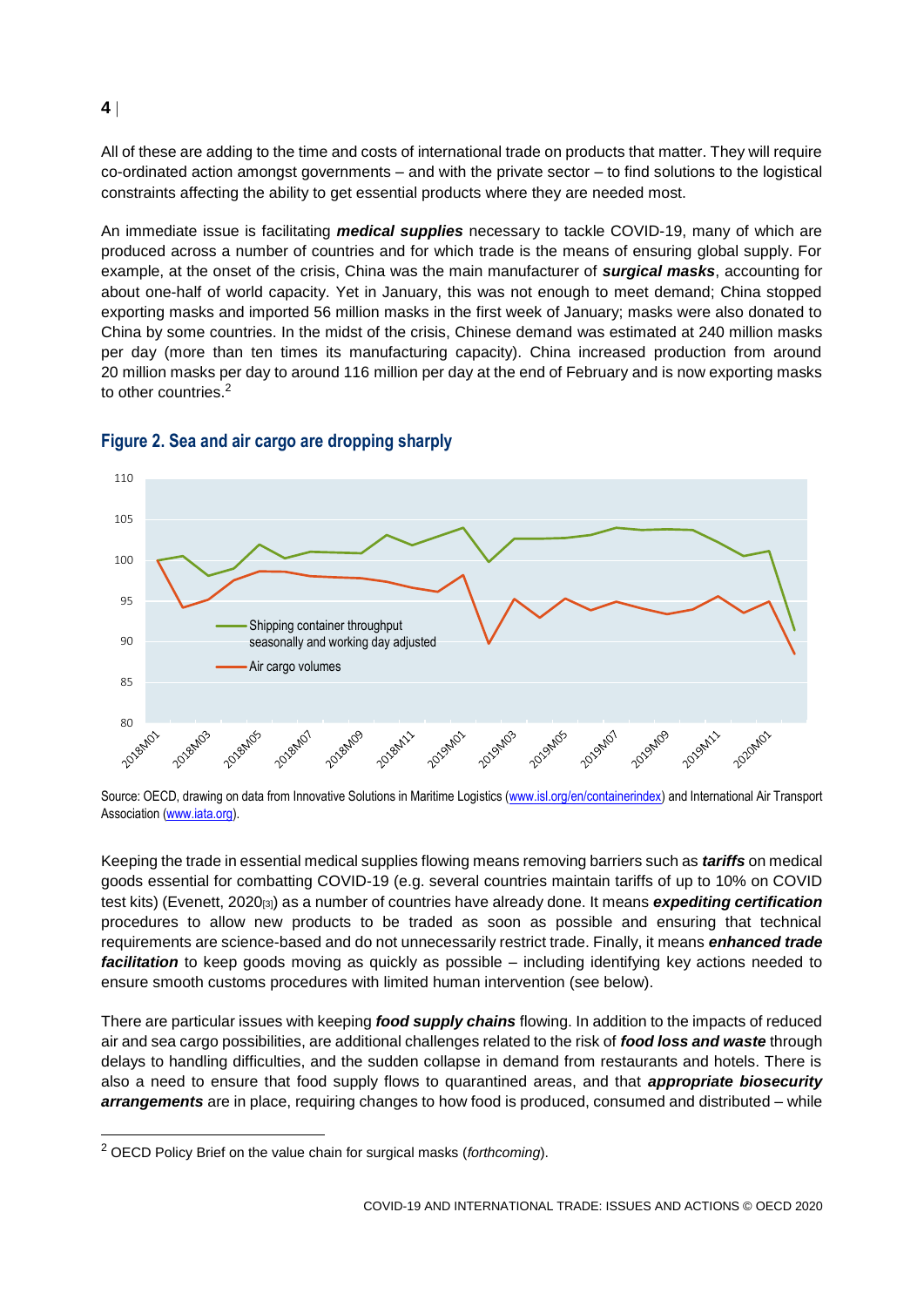also ensuring that COVID-19 related sanitary and phytosanitary (SPS) requirements remain science based and not unnecessarily restrictive. While at present global food markets remain well-balanced and cereal stocks are high (AMIS,  $2020_{[4]}$ ), it will be important to continue to closely monitor developments, given accumulating risks such as the lack of seasonal labour for planting and harvesting crops.

In the short term, there are some practical things we can do to keep trade flowing and to increase how trade can support the fight against COVID-19, including:

- *Speeding up border checks for medical products and food* and minimising the need for physical interaction between Customs and other border officials and traders at borders, by digitising processes to the extent possible. Also important will be efforts to expedite standard formalities to leave room for any necessary additional COVID-19 controls. Efforts to boost international cooperation on risk management will also be important in tackling the virus and facilitating movement of goods, as will continued assistance for lower income countries.
- *Making it cheaper and easier for people to stay connected to jobs, markets – and each other* by: reducing tariffs on information and communication technology goods and measures affecting access to digitally enabled services; temporarily increasing *de minimis* thresholds to cut delays in cross-border e-commerce; and keeping trade moving without physical contact through enacting regulations to enable e-payments, e-signatures and e-contracts.
- *Helping medical researchers co-operate on COVID-19 through enabling data flows*. Access to detailed health information is critical to finding a cure for COVID-19. Yet health data are often subject to strict localisation requirements and cross-border data flow restrictions. Governments could enable processing and cross-border transfer of sensitive data to monitor epidemics, and promote the use of restricted access and secure sandboxes to pool health data on COVID-19.

### *Third, avoid making things worse*

There are many unavoidable costs in the current pandemic; all the more reason to avoid actions that add to costs for traders and consumers. Chief among these is the need to *avoid export restrictions on essential goods, such as medical equipment and, especially, food products*. Currently, more than 60 countries<sup>3</sup> have restricted exports of essential goods and increasingly agriculture and food products.

The lesson of the food price crisis of 2007-08 is that export restrictions are a recipe for self-inflicted harm, undermining food security for everyone. Experience has shown that export restrictions temporarily lower domestic prices and raise availability, but they also discourage domestic production and so any benefit tends to be short-lived. Critically, by diverting supplies from world markets, they put upward pressure on international prices, which harms other countries – in particular those most dependent on international markets for food. Export restrictions risk undermining confidence in international markets and can precipitate hoarding and panic buying, further accentuating problems in import-dependent countries. Ultimately, nobody benefits.

There is currently no supply problem in global agriculture and food markets; indeed, at present, stocks are strong and prices look set to stay low. However, if governments engage in export restrictions or if individuals, firms or countries engage in panic buying or hoarding there is a risk of creating an avoidable problem now.

While there is not an immediate threat to global supplies of basic foodstuffs, there is the potential for specific food supply chains to be severely disrupted, including from lack of seasonal workers for planting

<sup>&</sup>lt;sup>3</sup> International Trade Center, Market Access Map,<https://macmap.org/en/covid19> (accessed 2 April 2020).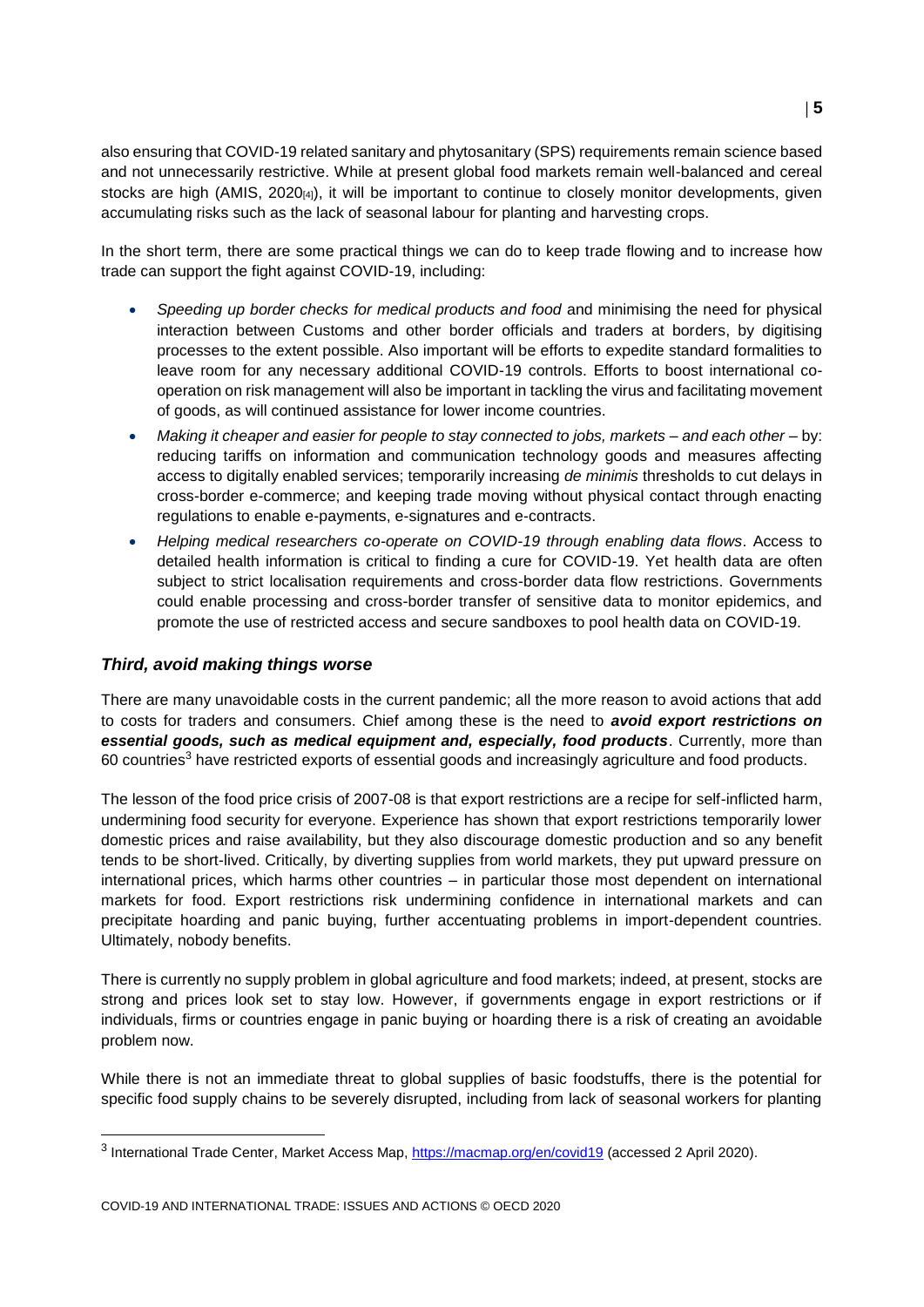## **6**

or harvesting key crops, logistics constraints, and additional SPS and technical measures. Vigilance will be required to ensure that crisis- or policy-induced risk factors do not cause disruptions in supply, in particular if the containment measures related to COVID-19 are long-lived.

The global market situation for medical supplies is very different; there is a critical need to *increase the overall global supply of essential medical supplies* for combatting COVID-19 such as ventilators and masks. Governments need to invest urgently in boosting production capacity, including in co-operation with the private sector, for local, regional and global markets.

Some governments are taking measures designed to ensure supply for their own population that have the effect of limiting supply for others. Export restrictions often take the form of special licensing requirements or outright bans on the export of certain products. Other measures include guaranteed purchase or requisitioning of goods. These are difficult issues. While governments rightly are concerned to protect their own populations, the effect on other countries – and thus on global efforts to contain the virus and prevent damaging second- or third-wave recurrences – can be severe.

Some countries are not able to produce their own medical supplies in sufficient quantities – or cost effectively. This is especially the case as the virus starts to take hold in lower income countries, where the priority for limited health budgets should not be building domestic manufacturing capacity. For these countries – as has been the case for others that have experienced the virus to date – trade is essential.

Indeed, areas already isolated due to the virus would have been worse off if they had to rely on the local economy to guarantee supplies of medical equipment, food and other necessities and even those countries with production capacity in medical equipment have struggled to meet demand. In the height of COVID-19 outbreaks, even countries with significant manufacturing capacity may not be able to fully utilise it due to labour shortages, or mobility restrictions. Moreover, even domestic manufacture of equipment can rely on imported inputs; the danger of beggar-thy-neighbour policies is that you are also your neighbour's neighbour.

But if countries are to avoid these policies, they need to be sure that global markets will indeed supply the needed goods. Transparency and global dialogue and co-operation are essential in building the confidence in global supply. If export restrictions on medical supplies cannot be avoided entirely in the current political context, agreements to place strict conditions on their temporary use are vital.

More broadly, to maintain confidence in global markets and co-operation, there is a need to *avoid further escalation in ongoing trade tensions*. With firms rocked by the collapse in demand and the ongoing uncertainty regarding the duration and severity of COVID-19 and associated containment measures, now is also not the time to impose further costs, including through unnecessary policy uncertainty. Imposing additional costs on firms and consumers through tariffs not only causes hardship for those already suffering from lost income due to the crisis, but also risks increasing the size of the government assistance needed to support those same firms and consumers. A positive step in boosting confidence and reducing burdens would be for *governments to commit not to impose new tariffs or trade restrictive measures*.

While trade was one of the first victims of the global economic crisis in 2008, new trade restricting measures affected only about 1% of world imports. At that time, G20 leaders committed to refrain from protectionist measures and to uphold the rules-based trading system, and WTO trade rules created some certainty for businesses and stabilised the system by placing a ceiling on tariff measures. While there are some differences, as well as similarities, in the current crisis (see Box), the uncertain economic environment going into today's crisis *increases the need for a commitment to rules-based trade*.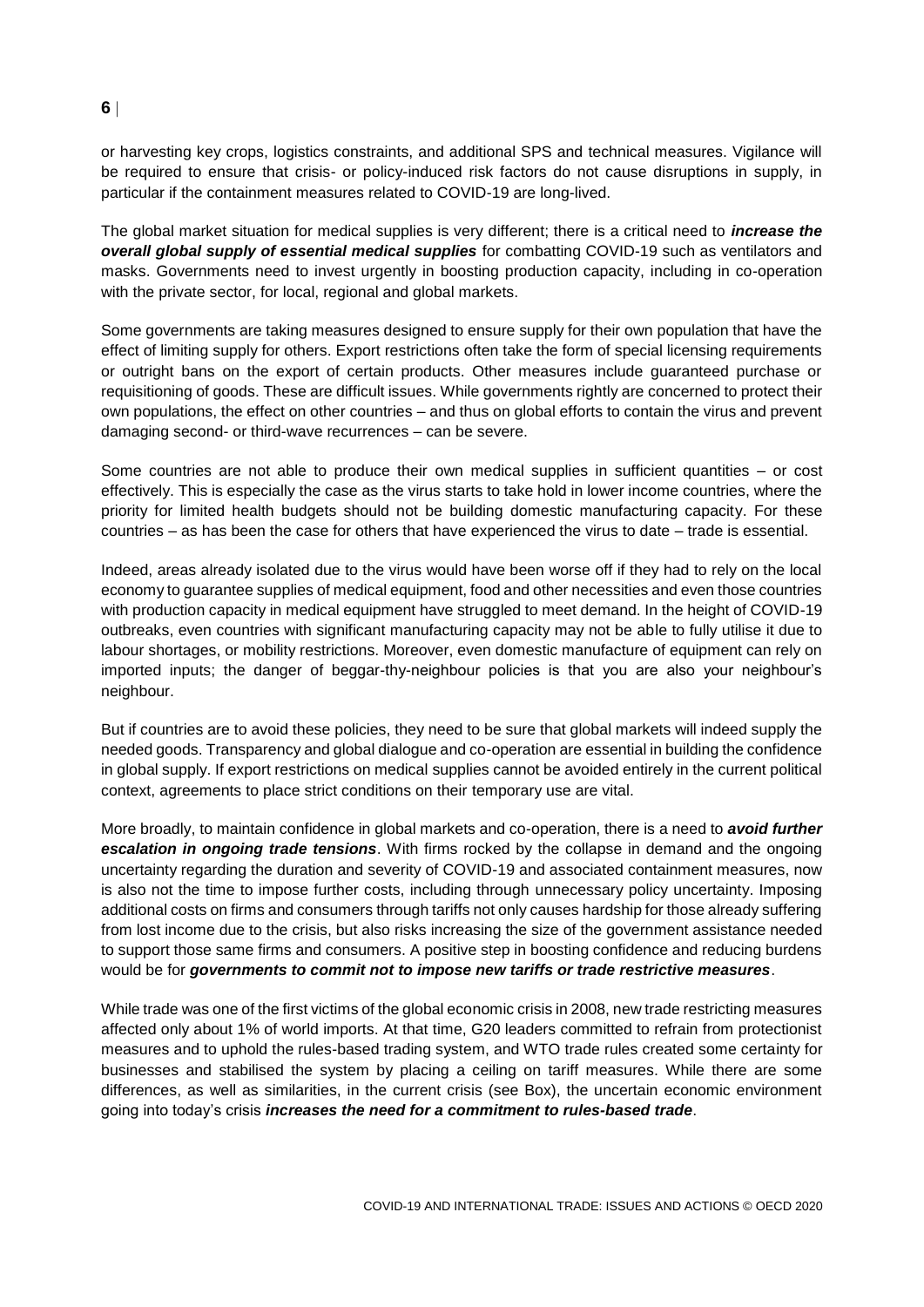# **Lessons from the Global Economic Crisis?**

As policy makers confront the significant challenge of COVID-19, many are asking whether there are lessons from the experience of the global economic crisis, and to what extent the crises may be similar. Some examples of the similarities and differences are below.

#### *Differences*

- Not just about confidence effects, economic activity is being shut down.
- Widespread across many sectors, simultaneously and sometimes instantaneously
- Requires large government investments especially in the health sector, but also in social protection given widespread job losses
- Mobility restrictions limit some of the automatic stabilisers/offsetting actions (informal work, share economy) and impose additional costs
- Particular issues with medical equipment and biosecurity for food.
- More services-driven, given the limitations on physical contact and widespread closure of key service sectors (tourism, travel and entertainment).
- This crisis is having a disproportionate impact on MSMEs.
- Greater disruption to production leading to pressure on supply chains.

### *Similarities*

- This crisis is coming in waves, as knock-on effects from problems in one sector or country rebound and create new problems in other sectors (e.g. between the financial sector and the real economy) or countries. Second- and third-order effects of policy actions can be unpredictable but important.
- This will also be an employment crisis, with significant implications for supporting workers in mass unemployment
- The crisis is having staggered effects globally, with Africa likely again to be last to experience (but also least equipped).
- Governments are facing the challenge of having to act rapidly and at a large scale across a wide range of policy areas.
- Governments have to think immediate term, and longer term at the same time.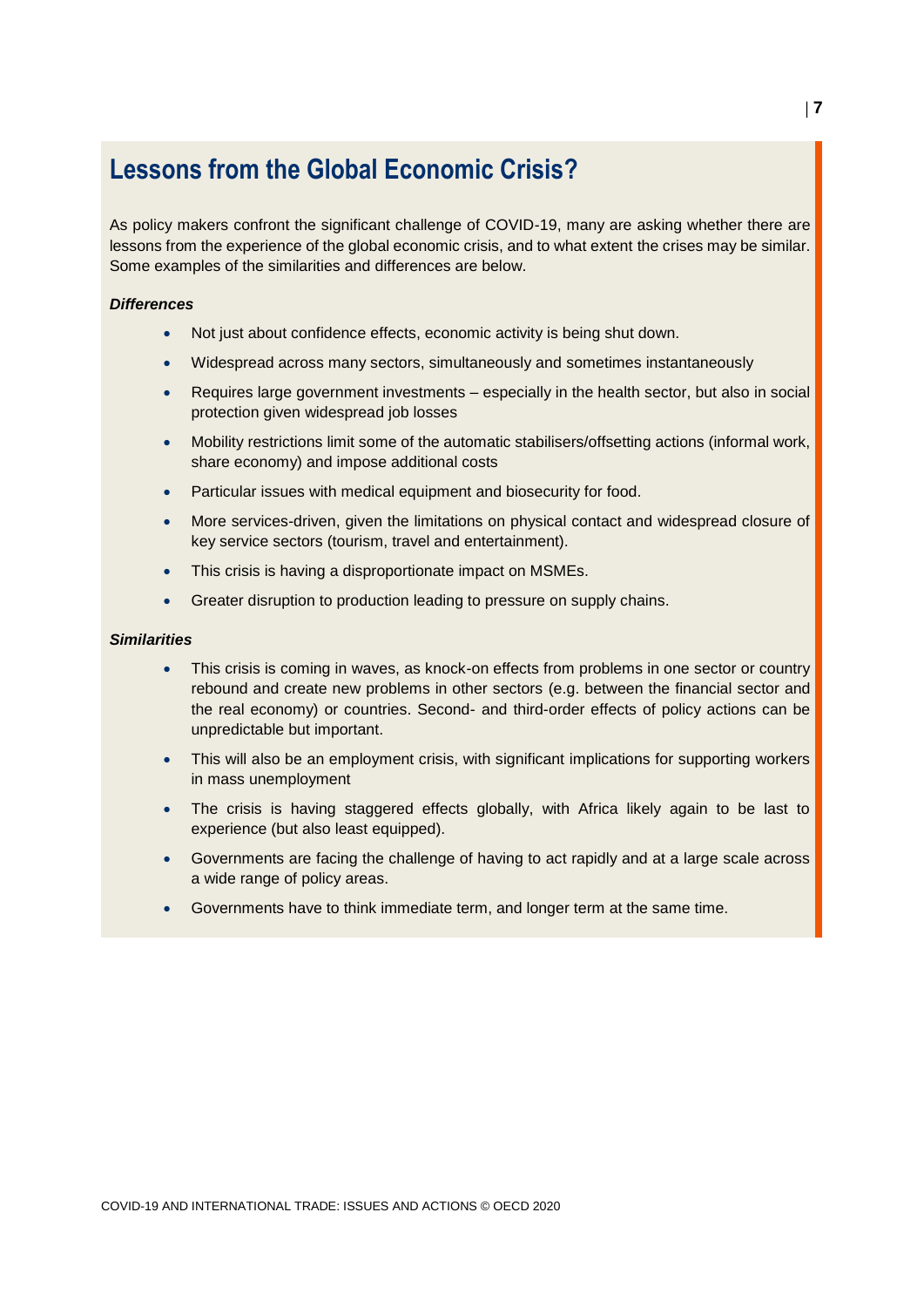# *Fourth, look beyond the immediate: Policy actions now could have a long life*

While countries are necessarily focused on ensuring the health and economic security of their people today, the OECD can play a particularly important role in looking ahead and, in light of past and current experiences, contribute to helping governments ensure a recovery that is robust, widespread, and sustainable. Some key issues, and areas of OECD work, are highlighted below.

### **How government support is designed matters**

Governments are – necessarily and rightly – providing huge amounts of support to prevent the COVID-19 crisis from destroying livelihoods, businesses and production capacity. But once the waters ebb, governments will need to take a careful look at the measures in place to ensure that they have not become sources of unfair competition and distortions in the global economy. While this is tomorrow's problem, the way such support is designed now will affect the shape of the global economy to come, and whether that economy benefits – and is seen to benefit – everyone.

**Support granted today will have an important impact on the global level playing field. OECD work** on a range of sectors, most recently on industrial sectors such as aluminium and semiconductors, shows that high levels of government support are having important effects on production levels and global competition. This work has highlighted new trends towards non-transparent and significant government support provided through the financial system in the form of below-market loans and government equity. Given that these tools will be important and widely used in the crisis – equity positions in particular can be an effective way for governments to support ailing firms in the short term – how governments approach this support, and its unwinding (or not) will be critical to the future shape of competition in the global economy. There will be a need to consider carefully which sectors the state needs to be involved in for longer, and where it should exit as soon as possible. The current crisis may well result in a longer-lasting change in the role of the state in the economy – which will also have implications for the development of any new trade rules to address government support. Given that experience across a range of sectors, from agriculture to fossil fuels, suggests that any form of support, once given, can be hard to remove, there is significant potential for a wide range of support to persist and exacerbate concerns about unfair competition in the global economy.

*How support is provided will also have important implications for the distribution of the gains from interconnected markets at the national level*. A significant concern from the last crisis was that bailouts benefitted large corporations more than ordinary people. This exacerbated existing trends towards greater inequality of wealth, income and – most importantly – of opportunity within countries around the world (OECD, 2017<sup>[5]</sup>). It will be critical to ensure that support given now is – and is seen to be – targeted at the public interest, rather than vested interests, and at public welfare, rather than corporate welfare.

*These elements are mutually reinforcing*. The scale of public investments needed during and after the crisis – from health systems and social protection, to access to education and digital networks – underscores the need for support to firms and sectors to be as efficient as possible to maximise available public resources. Well-designed support will also be less market-distorting and give rise to fewer concerns about the impact on international competition. Fairness – in both the national-level distribution of benefits and in global competition – is essential for maintaining public support for trade and the open markets needed to get through and emerge from the crisis.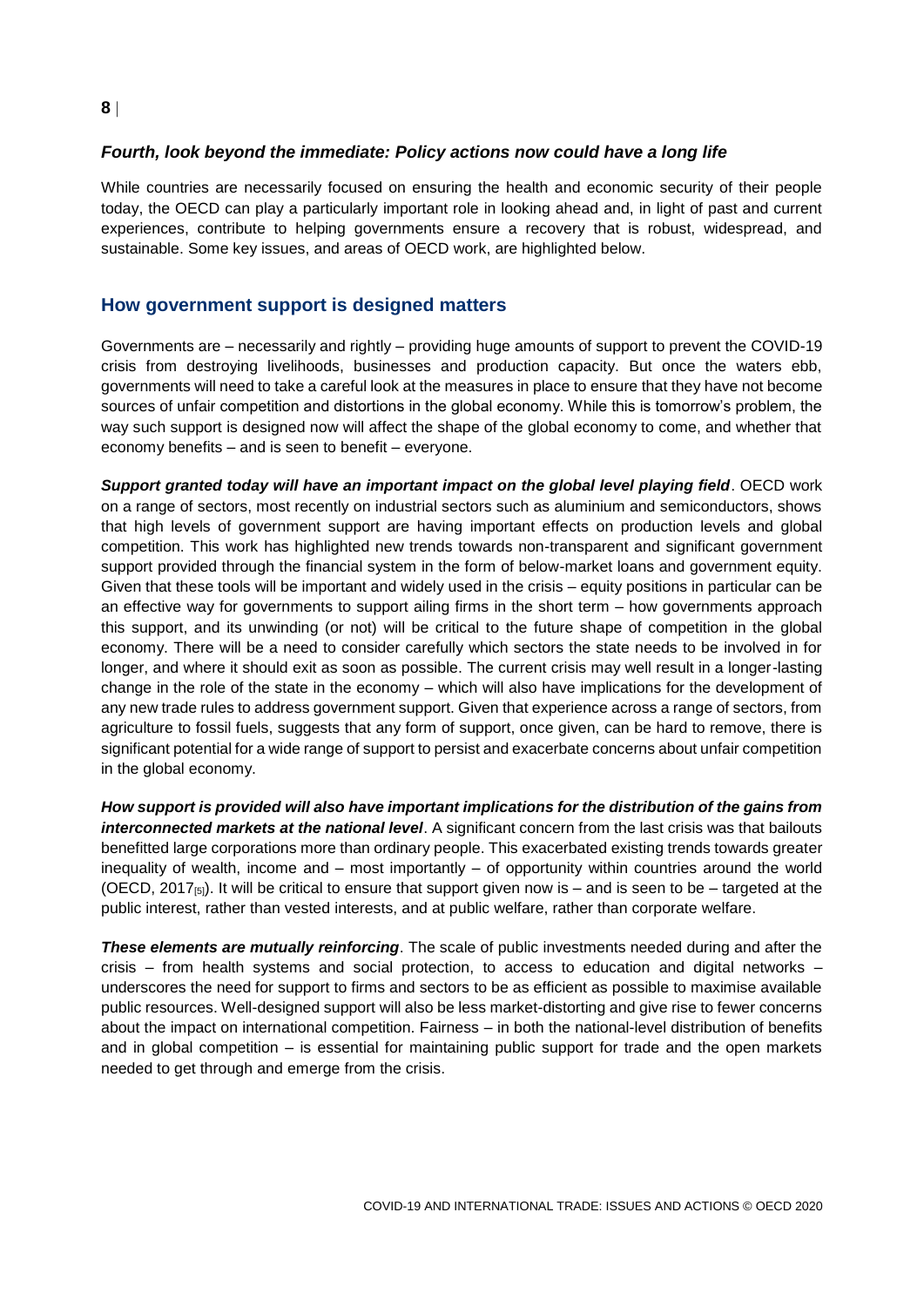Even now, as governments are in crisis mode, there is a need to pay attention to the design of essential support. There is a wealth of experience on minimising the competitive distortions from support on which to draw, including in relation to government-invested firms. Some *key principles* include that support granted is:

- transparent including with regard to the terms of any support through the financial system;
- non-discriminatory amongst similarly affected firms and targeted at those experiencing the most disruption, while avoiding rescue for those who would have failed absent the pandemic;
- time bound, and reviewed regularly to ensure that it is hitting its target and remains necessary; and
- targeted at consumers, leaving them for to decide how to spend any support, rather than tied to consumption of specific input and final goods and services.

Ongoing OECD work on the government support and market-distortions will include a focus on providing insights to help inform governments' choices on the design of support in the crisis.

### *Firms and governments will need to re-think resilience in global supply chains*

There is a live debate over the impacts of COVID-19 on the structure of global production and global supply chains. For some, COVID-19 argues for supply chains to be re-nationalised, or at least shortened, to reduce risks from global exposure. From this perspective, firms may need to re-think sourcing decisions, resulting in re-ordering of global production, with potentially far-reaching implications especially for developing countries. Equally, it is argued that governments will need to reconsider the list of strategic goods for which there is a requirement for domestic production, or impose new sourcing constraints on businesses. Government procurement practices may also be revisited.

Yet there is a danger of making quick assumptions about what is necessary to ensure resilience. Internationally, diversified production is often a source of resilience and adjustment for firms in an adverse environment, while experience in the agrifood sector has shown that self-sufficiency of supply is not the same as security of supply. There will also be a need for both firms and governments to think again about how best to ensure the resilience of supply chains. This will require a better understanding of the strengths and vulnerabilities of key supply chains in the current crisis and looking again at resilience toolkits in light of this. For firm strategies, this can mean re-examining, for example, the structure of businesses globally including in relation to redundancy capacity and inventory stocks. For governments there will be a need to consider the trade and investment policy environment that can best support resilience; for example, the availability of digital infrastructure to reduce productivity hits in pandemics or improvements to trade facilitation practices to minimise scope for disruptions related to face-to-face processes. Governments may also need to consider special arrangements for specific supply chains for strategic goods such as medical equipment; however, this should not necessarily be equated with re-shoring of production. For face masks, for example, it would be very costly for each country to develop a production capacity matching the current crisis demand and encompassing the whole value chain; an alternative, effective and more cost-efficient solution may involve development of strategic stocks or upstream agreements with companies enabling rapid conversion of assembly lines during crises.

The OECD will be supporting governments in their consideration of these issues through investigation of the consequence of COVID-19 on sourcing decisions of firms and the resilience and vulnerabilities of particular global supply chains, including by drawing on the insights gained from the OECD Trade in Value-Added (TiVA) database.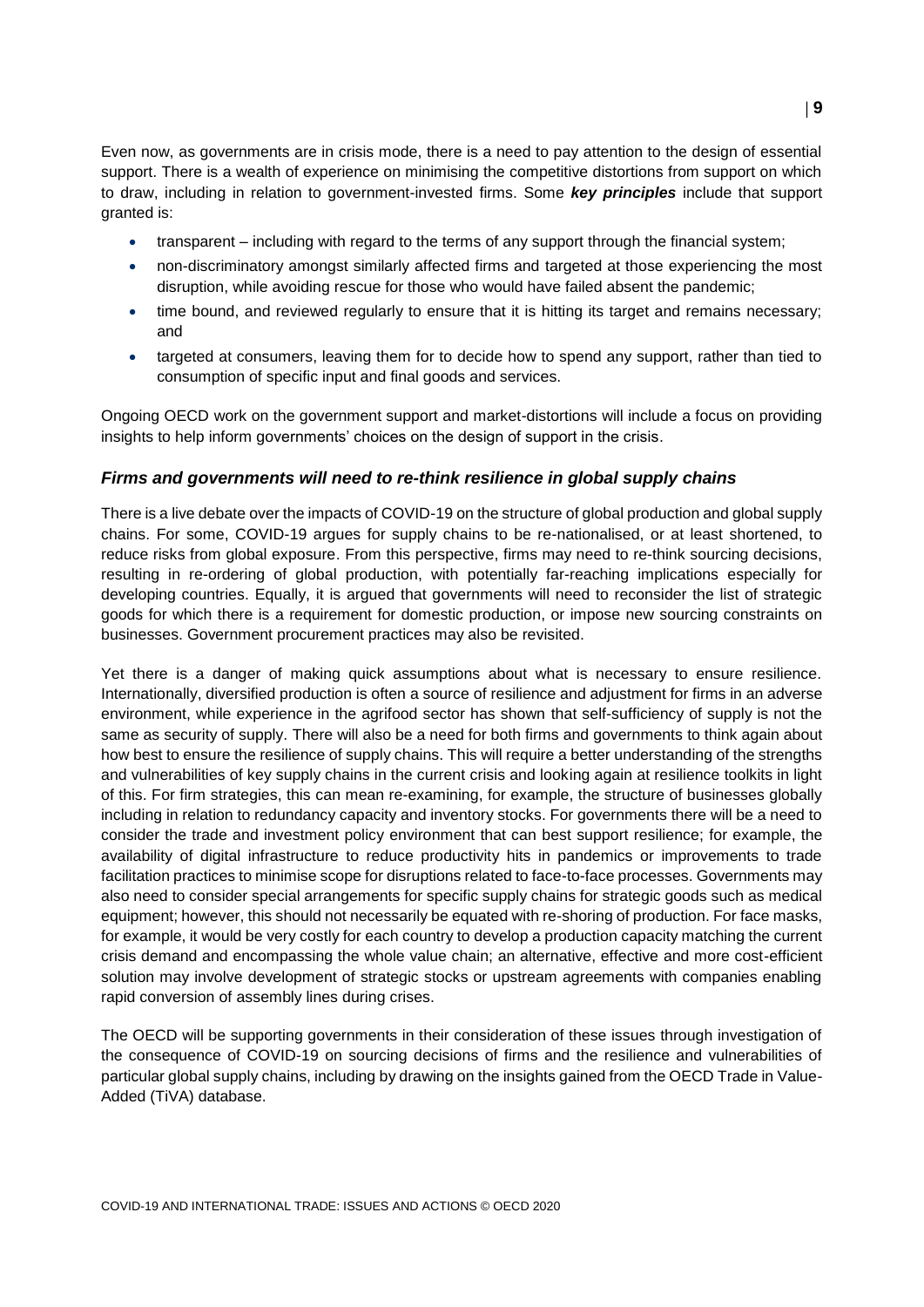# **10**

# *Doing more on trade and health to be ready for the next time*

The current crisis offers an opportunity to develop readiness for future pandemics. In addition to national measures to ensure supply, there may be scope for an international agreement to provide greater predictability and certainty on availability of key supplies in international markets and build confidence that trade will keep flowing to support the management of future pandemics.

A possible agreement among countries could include elements such as:

- *Ensuring transparency*: AMIS, created in the wake of the food price crisis of 2007-8 for governments to share information on markets, policies and stocks for key commodities has underscored the value of timely information and transparency in preventing crises induced by panic buying, hoarding or export restrictions. Ensuring transparency in relation to trade-related measures related to medical supplies, such as through sharing information with the WTO, can play an important role in maintaining confidence in global supply.
- *Cutting tariffs on essential medical products* countries could explore a WTO, including plurilateral, initiative to remove tariffs on a to-be-agreed list of essential medical supplies (similar to the agreement reached on Information Technology products).
- *Disciplines on export restrictions* this could range from agreement to prohibit export bans for certain kinds of goods, or to codify strict conditions on their use, building on the current G20 agreement that states that: "emergency measures designed to tackle COVID-19, if deemed necessary, must be targeted, proportionate, transparent and temporary, and that they do not create unnecessary barriers to trade or disruption to global supply chains, and are consistent with WTO rules"<sup>4</sup>.
- *Upfront investments in co-operative solutions* the creation of stockpiles of essential medical supplies could include co-operative arrangements for creation of such stockpiles, including on a regional basis.
- *Addressing the needs of the most vulnerable countries* measures, for example in relation to export restrictions and creation of regional stockpiles, could include specific exemptions or assistance to address the needs of the poorest countries.

Analysis by the OECD and other international organisations on trade-related issues and impacts in the context of the current pandemic could help inform possible discussions among governments on a trade and health initiative.

# *Decisions on trade matter now, but also for ensuring that trade can help support recovery*

With COVID-19 hitting countries at different times and rates, access to global demand via open markets and continued trade will be important for supporting and sustaining economic recovery.

There is thus a need to consider how to keep trade flowing in the current crisis and to ensure it can help underpin global recovery. This means both actions and decisions today and with an eye to the future.

OECD analysis will help inform governments as they consider the priorities for action, both nationally and – critically – as they act together to build a more sustainable, inclusive and resilient global economy.

<sup>4</sup> See G20 Trade and Investment Ministerial Statement, dated Monday, 30 March 2020, paragraph 5, [http://www.g20.utoronto.ca/2020/2020-g20-trade-0330.html.](http://www.g20.utoronto.ca/2020/2020-g20-trade-0330.html)